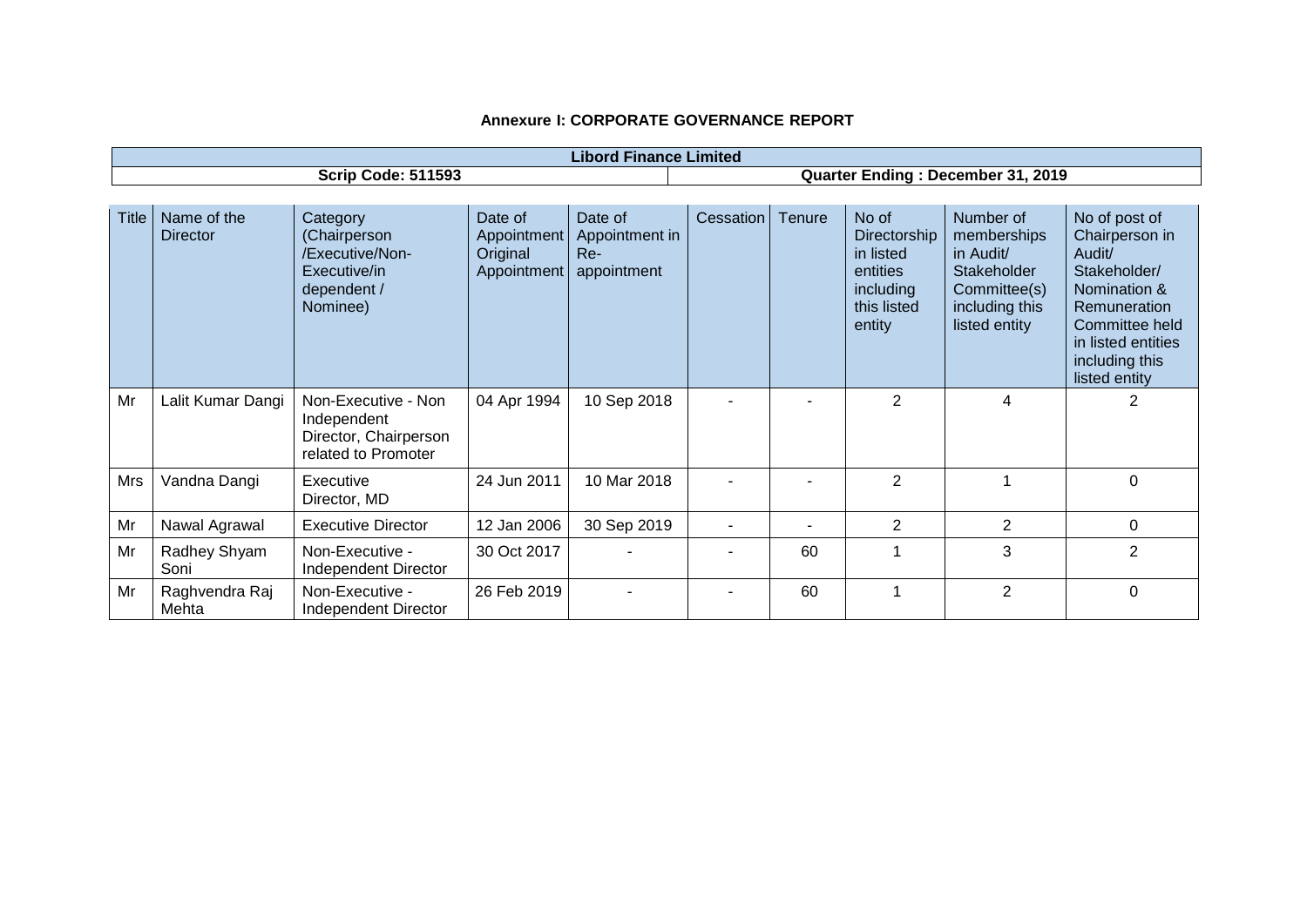| .ibord<br>·ınance<br>⊧Limited            |                                           |  |  |  |
|------------------------------------------|-------------------------------------------|--|--|--|
| 1593<br><b>Scrip</b><br>Code<br>יטט<br>. | 2019<br>December 31<br>Quarter<br>_ndinc_ |  |  |  |

| <b>II. Composition of Committees</b>           |                                                          |                     |                   |  |  |  |
|------------------------------------------------|----------------------------------------------------------|---------------------|-------------------|--|--|--|
| <b>Audit Committee</b>                         |                                                          |                     |                   |  |  |  |
| Name of Committee Members                      | Category                                                 | Date of Appointment | Date of Cessation |  |  |  |
| Mr. Radhey Shyam Soni                          | Non-Executive - Independent Director, Chairperson        | 31 Jan 2018         |                   |  |  |  |
| Mr. Lalit Kumar Dangi                          | Non-Executive - Non Independent Director, Member         | 27 June 2001        |                   |  |  |  |
| Mr. Raghvendra Raj Mehta                       | Non-Executive - Independent Director, Member             | 27 May 2019         |                   |  |  |  |
| <b>Nomination &amp; Remuneration Committee</b> |                                                          |                     |                   |  |  |  |
| Name of Committee Members                      | Category                                                 | Date of Appointment | Date of Cessation |  |  |  |
| Mr. Radhey Shyam Soni                          | Non-Executive - Independent Director, Chairperson        | 22 Jan 2018         |                   |  |  |  |
| Mr. Lalit Kumar Dangi                          | Non-Executive - Non Independent Director, Member         | 27 June 2001        |                   |  |  |  |
| Mr. Raghvendra Raj Mehta                       | Non-Executive - Independent Director, Member             | 14 Aug 2019         |                   |  |  |  |
| <b>Stakeholder's Relationship Committee</b>    |                                                          |                     |                   |  |  |  |
| Name of Committee Members                      | Category                                                 | Date of Appointment | Date of Cessation |  |  |  |
| Mr. Lalit Kumar Dangi                          | Non-Executive - Non Independent Director,<br>Chairperson | 10 Dec 2015         |                   |  |  |  |
| Mr. Nawal Agrawal                              | <b>Executive Director, Member</b>                        | 10 Dec 2015         |                   |  |  |  |
| Mr. Radhey Shyam Soni                          | Non-Executive - Independent Director, Member             | 01 Apr 2019         |                   |  |  |  |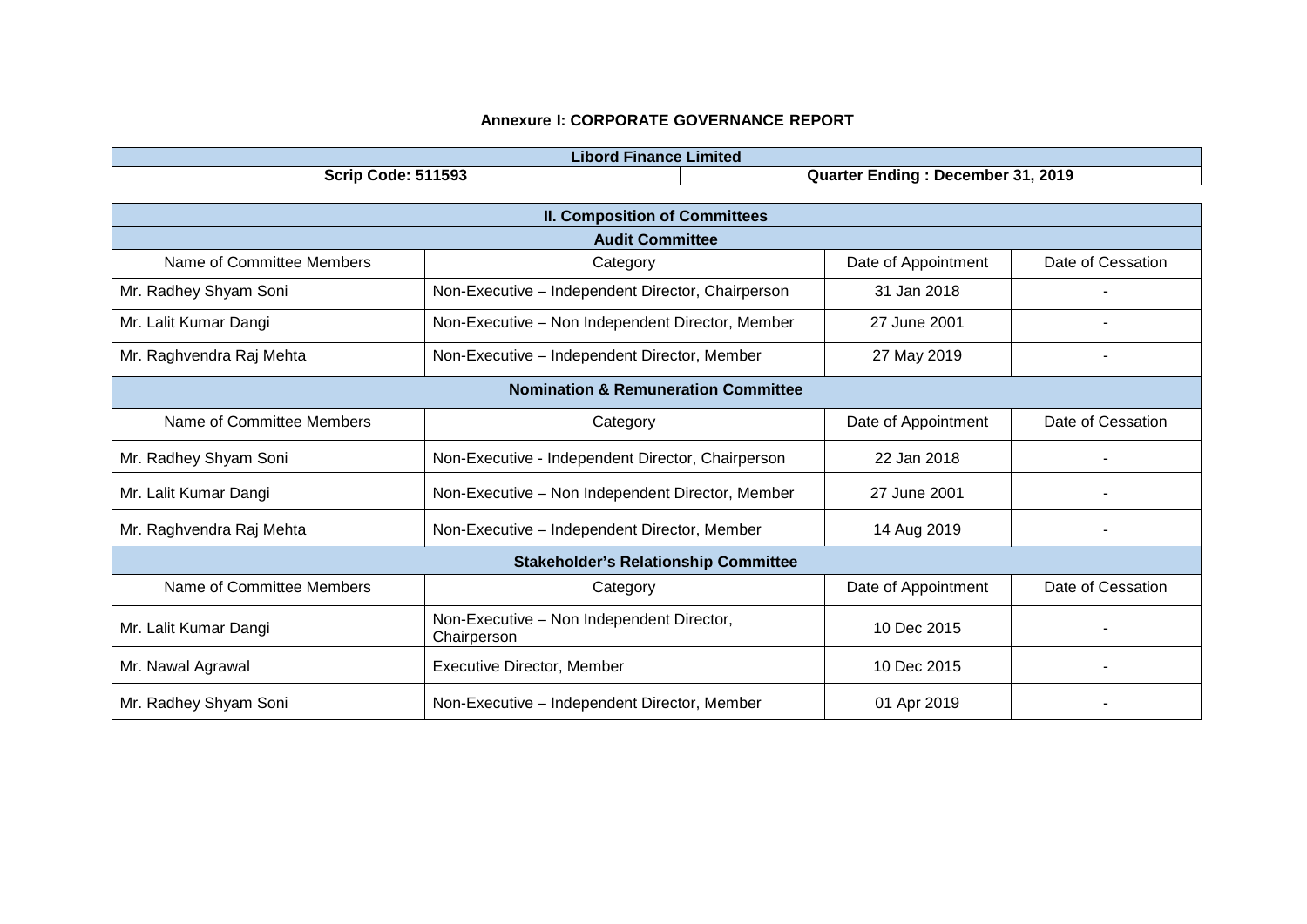| <b>Libord Finance Limited</b>                       |                                                        |                                                  |  |  |  |
|-----------------------------------------------------|--------------------------------------------------------|--------------------------------------------------|--|--|--|
| <b>Scrip Code: 511593</b>                           |                                                        | Quarter Ending: December 31, 2019                |  |  |  |
|                                                     |                                                        |                                                  |  |  |  |
| III. Meeting of Board of Directors                  |                                                        |                                                  |  |  |  |
| Date(s) of Meeting (if any) in the previous quarter | Date(s) of Meeting (if any) in<br>the relevant quarter | Maximum gap between any two consecutive meetings |  |  |  |
| 14 Aug 2019                                         |                                                        | 78                                               |  |  |  |
|                                                     | 14 Nov 2019                                            | 91                                               |  |  |  |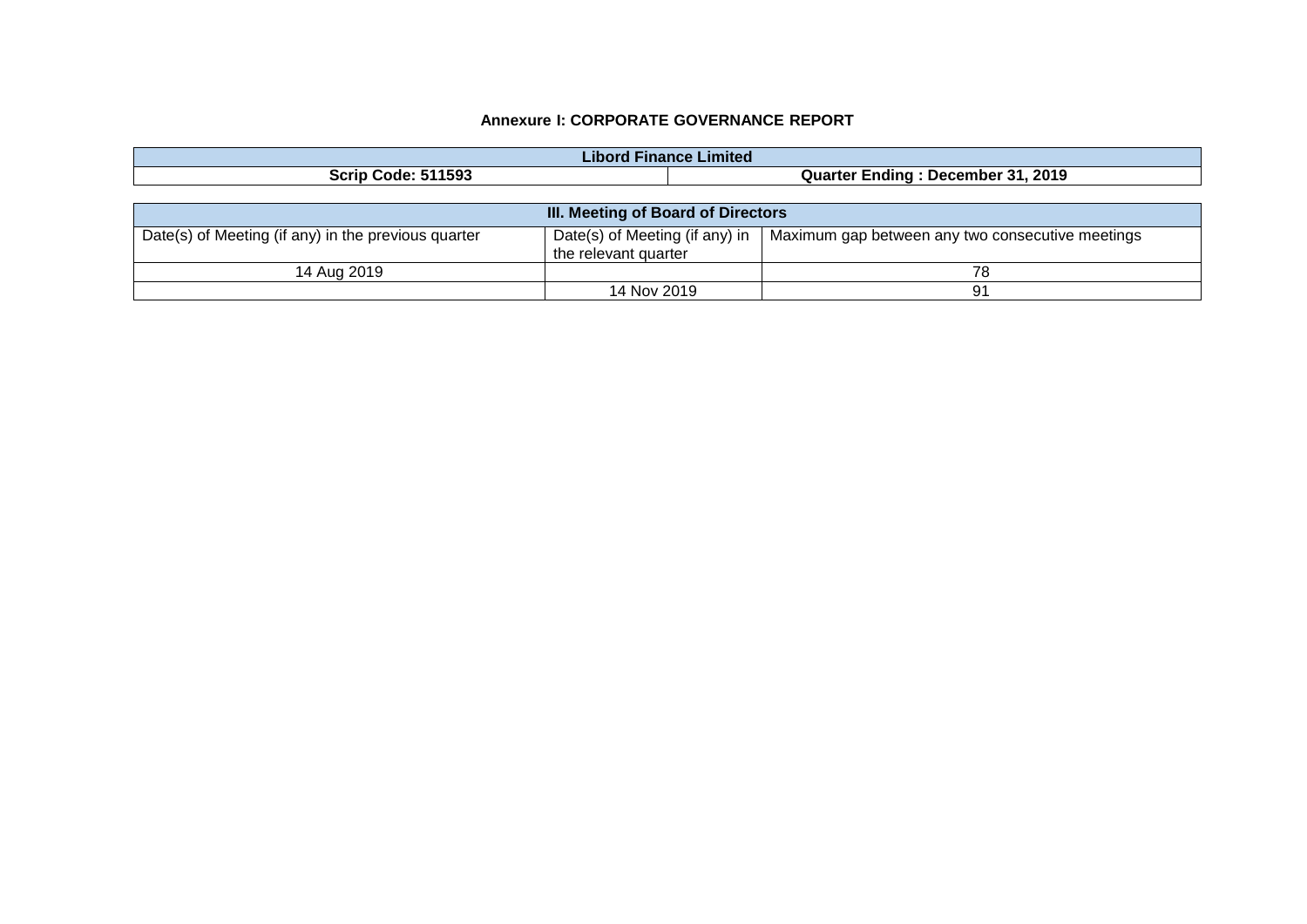| Libord<br><b>Finance Limited</b> |                                          |  |  |  |
|----------------------------------|------------------------------------------|--|--|--|
| 511593<br><b>Scrip Code: 51</b>  | 31,2019<br>:ndınq<br>December<br>Quarter |  |  |  |

| <b>IV. Meeting of Committees</b>           |                       |                      |                      |                      |  |  |
|--------------------------------------------|-----------------------|----------------------|----------------------|----------------------|--|--|
| Name of Committee                          | Date(s) of meeting of | Whether requirement  | Date(s) of meeting   | Maximum gap          |  |  |
|                                            | the committee in the  |                      | of the committee in  | between any two      |  |  |
|                                            | relevant quarter      | Quorum met (details) | the previous quarter | consecutive meetings |  |  |
|                                            |                       |                      |                      | (in number of days)  |  |  |
| <b>Stakeholders Relationship Committee</b> |                       | Yes                  | 5 July 2019          |                      |  |  |
| Nomination & Remuneration Committee        |                       | Yes                  | 14 Aug 2019          | 39                   |  |  |
| <b>Audit Committee</b>                     |                       | Yes                  | 14 Aug 2019          |                      |  |  |
| <b>Audit Committee</b>                     | 14 Nov 2019           | Yes                  |                      | 91                   |  |  |
| <b>Stakeholders Relationship Committee</b> | 16 Dec 2019           | Yes                  |                      | 31                   |  |  |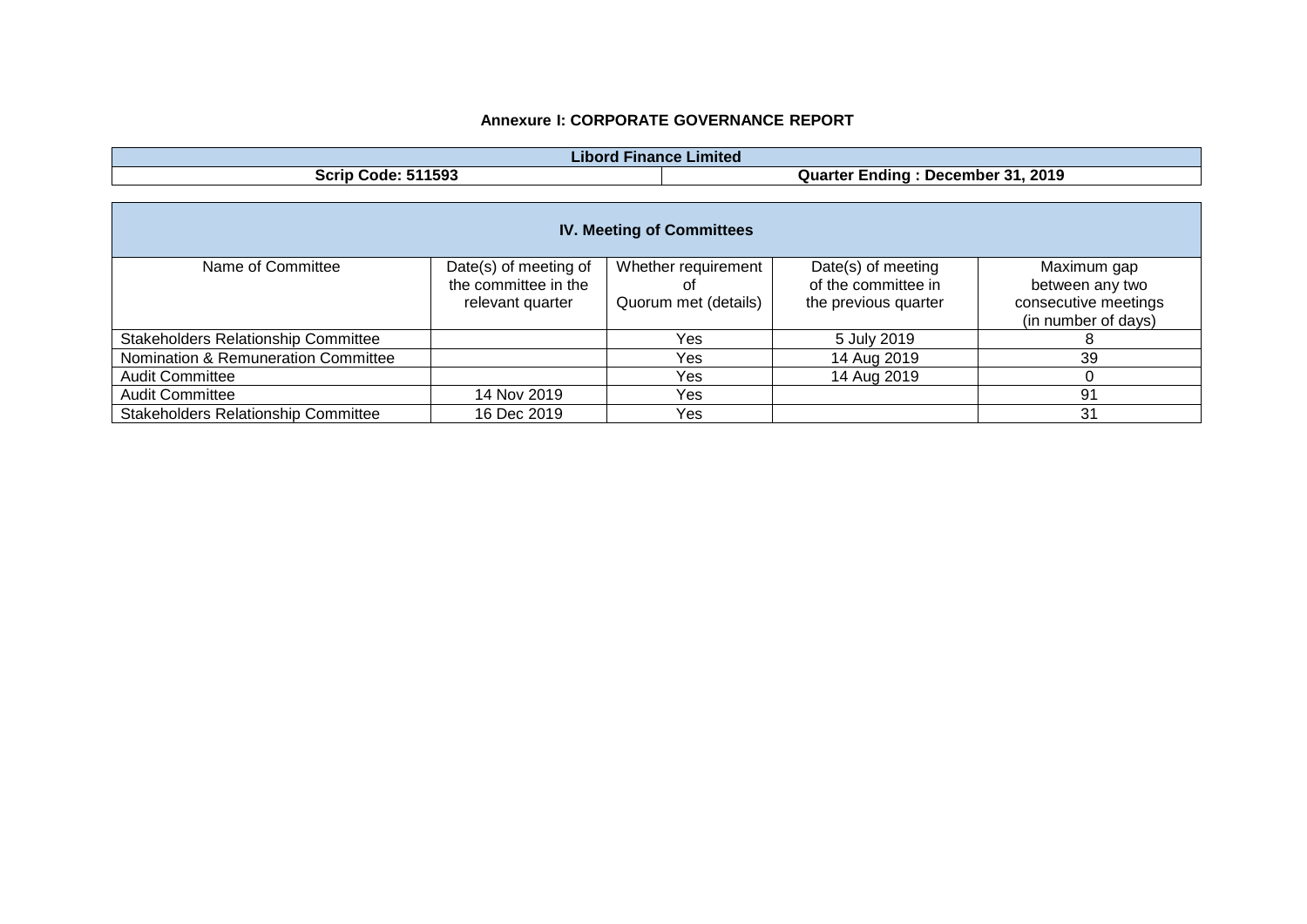| .<br>Finance Limited<br>⊿ibord |                                           |  |  |  |
|--------------------------------|-------------------------------------------|--|--|--|
| 511593<br>Scrip<br>.Code       | . 2019<br>:ndınc<br>Quarter<br>. December |  |  |  |

| <b>V. Related party Transactions</b>                    |                   |                              |  |  |  |
|---------------------------------------------------------|-------------------|------------------------------|--|--|--|
| Subject                                                 | Compliance status | If status is "No" details of |  |  |  |
|                                                         | (Yes/No/NA)       | non-compliance               |  |  |  |
| Whether prior approval of audit committee obtained      | Yes.              |                              |  |  |  |
| Whether shareholder approval obtained for material RPT  | <b>NA</b>         |                              |  |  |  |
| Whether details of RPT entered into pursuant to omnibus | <b>NA</b>         |                              |  |  |  |
| approval have been reviewed by Audit Committee          |                   |                              |  |  |  |